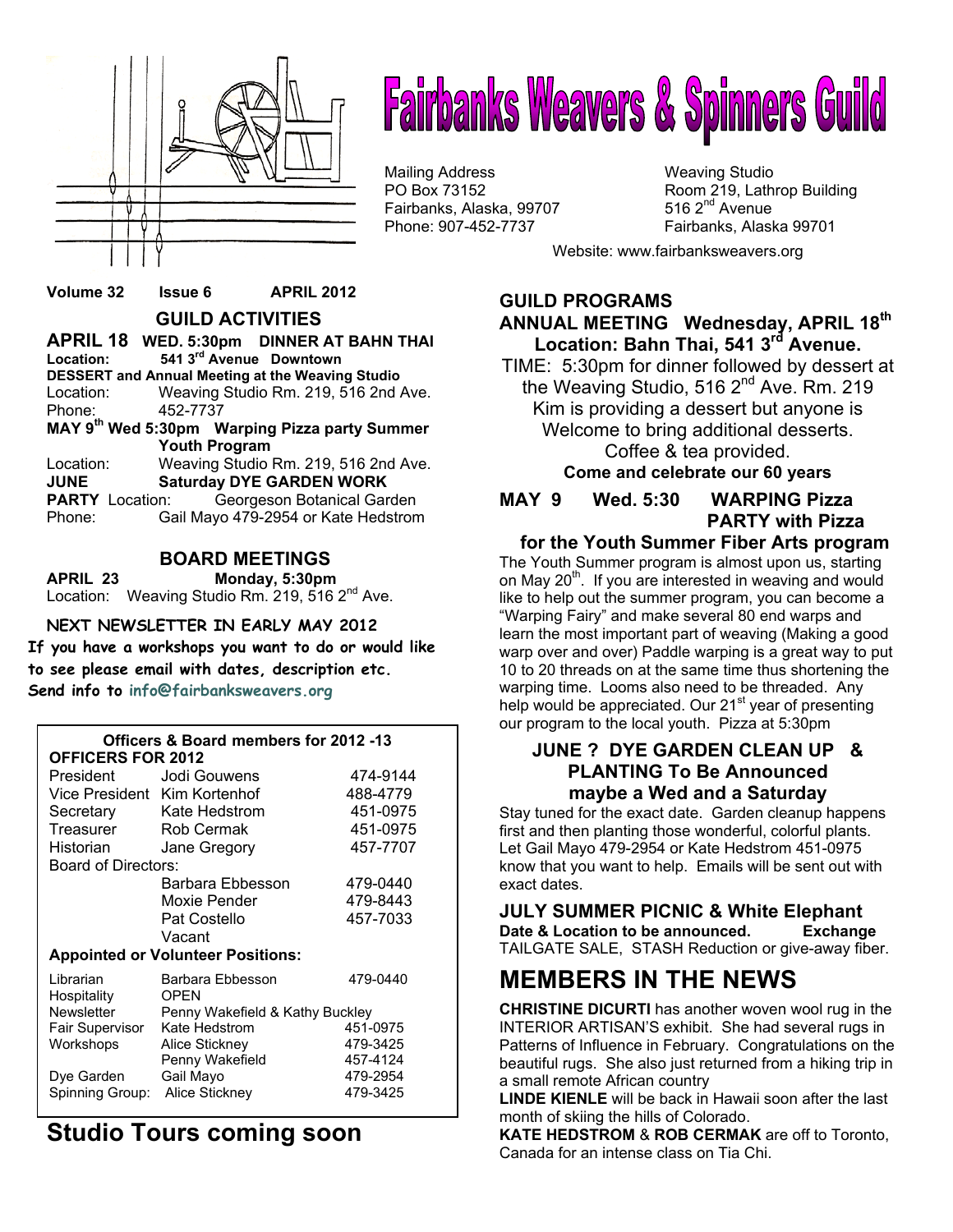# **Presidents Letter APRIL 2012**

No President's letter this month.

Jodi is on the move. She sold her home and is moving, not out of state but to a condo in Linck Estates. She has been talking about it for a few years and finally found the right condo. No more yard work, racking leaves, cleaning gutters, no more snow removal, no more walking to the mailbox for the paper, lots more time for weaving. She will get her 8 shaft Norwood (Cherry) at the end of the month and has a loom room now for both of her Norwood looms.

Jodi is still willing to be president for one more year and Kim Kortenhof has volunteered to be Vice President. Pat Costello has stepped up for a board position. Several board members have had to pass on being on the board because of their work load with no time for weaving or anything extra. We all know how busy our lives can become, so the board is still looking for one more person to be a board Director. If you would like to volunteer, call Jane Gregory, 457-7707

### **Handweavers Guild of America Convergence**® July 15 – 21 **2012**

### **Long Beach , California**

Details are online for HGA's *Convergence* 2012 conference REGISTRATION IS OPEN http://www.weavespindye.org The *Convergence* conference includes classes in weaving, spinning, dyeing, basketry, and many other fiber techniques. Other activities include tours, lectures, special events and meetings, a runway fashion show, and vendors hall full of fiber, supplies, and tools. Anyone interested in going? Give Penny a call, 457-4124



**FAIRBANKS ARTS ASSOCIATION BEAR GALLERY Exhibits** 

 **26TH ANNUAL INTERIOR ARTISANS Exhibition**  Opening Reception April 6 - 25

**NEW ART GALLERY DOWNTOWN in COOP PLAZA 2 Street Gallery** Local artists in painting, jewelry, pottery, photo's,

painting, Ivory carving, watercolor and mixed media arts Stop and visit the local artists

### **ART EXPO: ARTISTS WORKSHOPS TO BE PRESENTED ON APRIL 22: EARTH DAY**

 Space is limited, so please RSVP early! Workshops are FREE go www.fairbanksarts.org for registration form. Noon-2:15 1.How to Create A Great Internet Presence

Presented by: Suraiya John

 2. Evaluating Your Preparedness, Insurance for Artists & How to Rebuild After a Catastrophic Event Presented by: Hilda Melchior, John Kohler Jr., & Donna Redhead

2:30PM-3:30 PM 3. Publishing , Chapbooks and Organizing a Submission Database

Presented by: John Morgan, Cindy Hardy, Amber Flora Thomas & Heather Benz 4. Collecting & Investing in the Art World

Presented by: Jinx Whitaker & Joe Campbell

3:45 PM-4:45 PM 5. Working With Adobe InDesign for Print

Presented by: Justin Maple

6. Should You Become a 501C3 Or Not?

Presented by: Paul Robinson & Michael Walsh

PLAN A SUMMER WARP IN OVERSHOT FOR A SCARF, SHAWL OR TOWELS Original designs by students from Art 127 Intro to Weaving & Art 227 Woven Fabric Design classes Take an Overshot design and make it your own by changing the pattern.



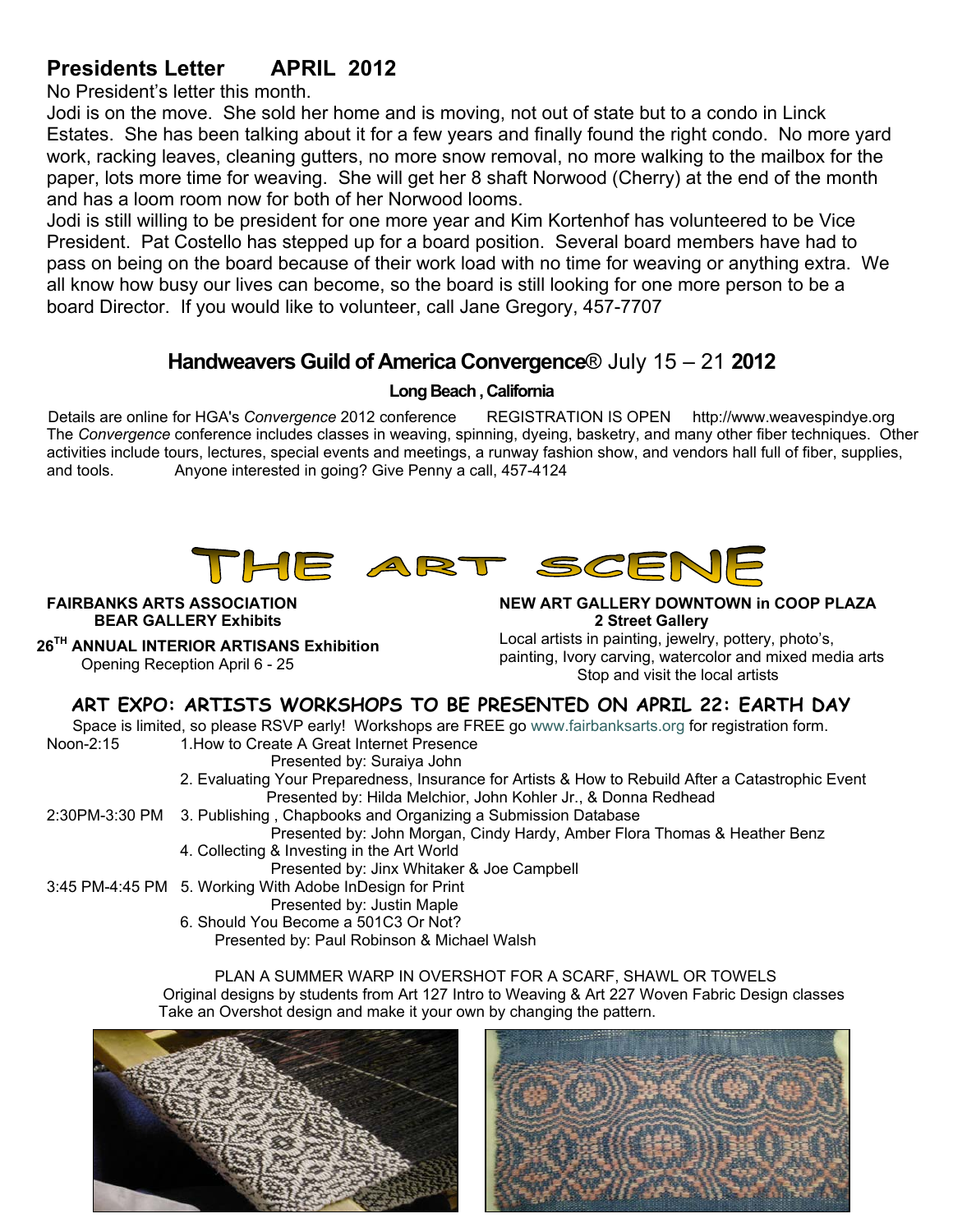

### **SOCK BLANK WORKSHOP with MOXIE PENDER MAY 5th from 1 to 5pm**

Moxie will be teaching sock blank/scarf blank dye classes this spring. \$80 for three 100gm sock blanks, hands-on dyeing with instructions. The dyed blank can then be used to knit socks, or any knitted item.

Susan Miller's dyed blanks with a sock started



### *FARMERS MARKET DOWNTOWN*

A farmer's and craft market is springing up in the middle of downtown, bringing fresh produce to the downtown area and providing another opportunity for Fairbanksans to purchase healthy, local food. Come to the **Golden Heart Plaza every Monday night from 4-8pm in June, July. August and September** for fresh produce from area vendors, crafts, artwork, and live music. If you are a grower, crafter, artists, or other vendor and would like to sell at the market, go to for the application form. http://downtownfairbanks.com/events/downtown-market/ Application Fee: \$40 (waived for 2011 vendors) Weekly Fee: \$25 a week Season Fee: \$340

# **IN OUR EMAILBOX:**

### **SPINNERS – WOULD YOU BE INTERESTED IN LOCAL FIBER??**

Is there a way to ask any of your spinners if they would be interested in buying local angora wool for spinning? I am raising English angoras for my own spinning interests, and am curious if there might be a local market beyond myself. Thank you for your time, http://www.my.Helmericks.com/amy@untanglingtales.com

### **REQUEST FOR OLD NYLONS**

I'm looking for old nylons so that I can make felted dryer balls out of my ton of alpaca "3rds". Thanks! Moxie 479-8443 moxie@mosquitonet.com



### **LOVE BIRDS FOR SALE**

Melody & Artemis and a very large ornate birdhouse  $2' \times 4.5' \times 6'$ All for \$500 Call Moxie 479-8443

### **SELLING Huacaya ALPACA HERD**

(8 now but soon to be 11) herdsire 3 year males, 3 pregnant females (summer birth soon) 1 gelding and 1 white female, the rest various shades of brown. \$20,000 for all. Contact Moxie 479-8443

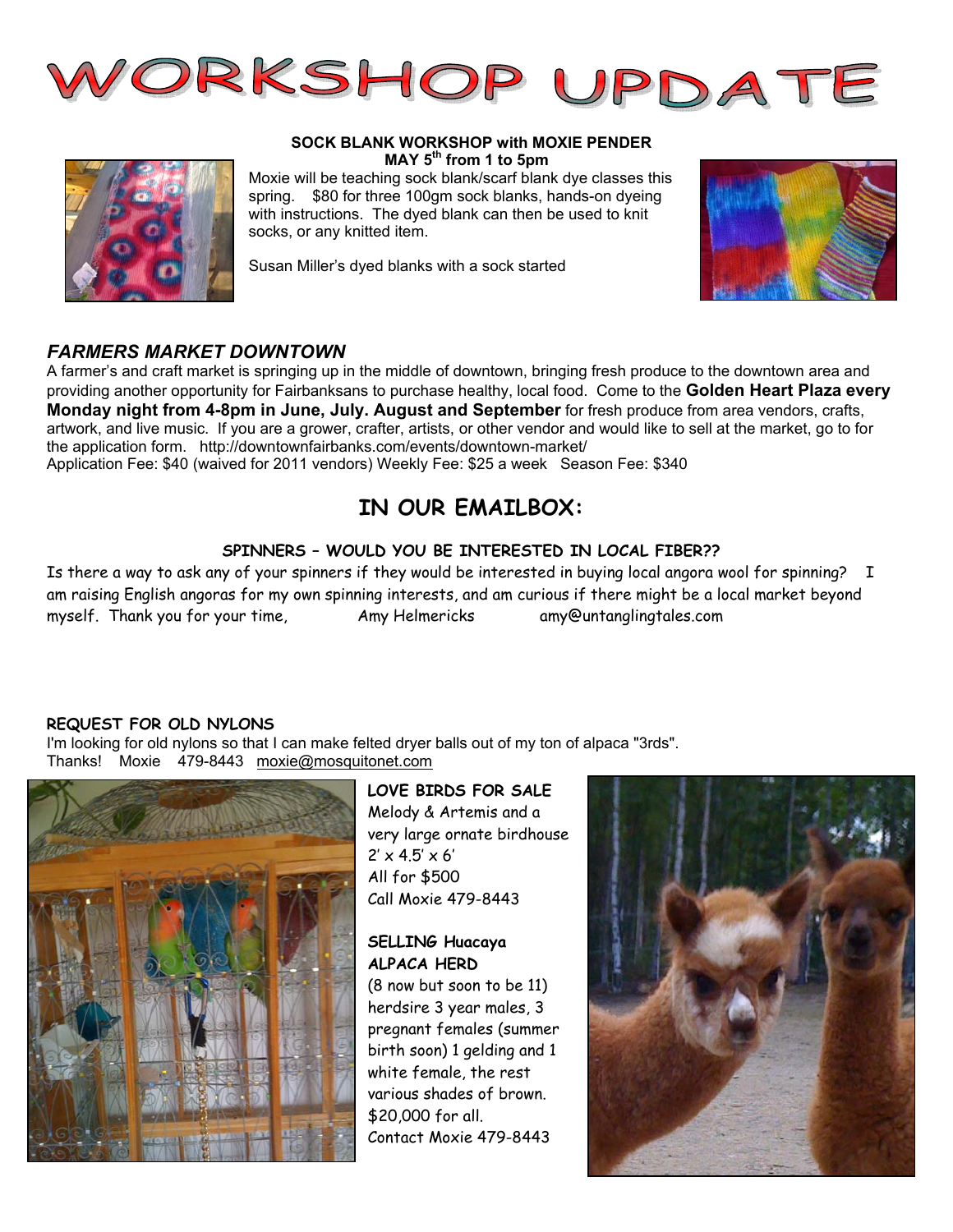## **Fairbanks Weavers & Spinners Guild Summer Youth Program**

|  | May 21 to August 17, 2012 |  |
|--|---------------------------|--|
|--|---------------------------|--|

**REGISTRATION & AUTHORIZATION FORM** 

**REGISTRATION CONTINUES THROUGHOUT THE SUMMER**

**FEE: \$90.00 per 5-day session, \$80.00 per 4-day session, includes snack Noon Hour Supervision Fee: \$10.00 extra**

Arrangements for early drop off or late pickup for a fee: \$10.00 extra.

**TO REGISTER: CALL** 452-7737 **or EMAIL** info@fairbanksweavers.org

**or MAIL TO**: Fairbanks Weavers & Spinners Guild, PO Box 73152, Fairbanks, Alaska 99707

or **Visit the Weaving STUDIO,** RM 219, 516 2nd Avenue, on **Saturday, MAY 12 -- 12 to 4pm**

**We will respond if the session is full and your child is on the waiting list.** 

| <b>Child's Name</b>                       |                    |          | <u> 1950 - Johann John Barn, mars an deus Amerikaansk kommunister (</u>                                                       |               |                         | Age                  |                                                                                                                                   |
|-------------------------------------------|--------------------|----------|-------------------------------------------------------------------------------------------------------------------------------|---------------|-------------------------|----------------------|-----------------------------------------------------------------------------------------------------------------------------------|
|                                           |                    |          | Parent/Guardian Name                                                                                                          |               |                         |                      |                                                                                                                                   |
| Mailing Address <b>Mailing</b>            |                    |          |                                                                                                                               |               |                         |                      | Phones:                                                                                                                           |
| Home <b>Home</b>                          |                    |          | Work Mom's Cell                                                                                                               |               | Dad's Cell              |                      |                                                                                                                                   |
| Email                                     |                    |          |                                                                                                                               |               |                         |                      |                                                                                                                                   |
|                                           |                    |          |                                                                                                                               |               |                         |                      |                                                                                                                                   |
|                                           |                    |          | Carefully circle the SESSION(s) YOU ARE REGISTERING FOR                                                                       |               |                         |                      |                                                                                                                                   |
| May 21-25                                 |                    |          | 9am-12 6-9 Artl: Weaving                                                                                                      | June 18-22    | 9a m-12                 |                      | 8 - 15 Weaving I & Loom Projects                                                                                                  |
|                                           |                    |          | 9am-12 8-15 Bead: Garden Delight's                                                                                            |               | $9a m-12$               |                      | 8 - 15 Bead: Freeform sculpture                                                                                                   |
|                                           | $1p$ m -4          |          | 9am-12 9-15 Drawing & Watercolor<br>6 - 9 Art II: Drawing/WC                                                                  |               | $9a m-12$<br>$1p m - 4$ | $6 - 9$              | 9 - 15 Drawing/Watercolor<br>Art VIII: Surface Design                                                                             |
|                                           | $1pm-4$            |          | 8 - 15 Bead: Animal World                                                                                                     |               | 1 $pm - 4$              |                      | 8 - 15 Explore Clay                                                                                                               |
|                                           | 1pm - 4            |          | 9 - 15 Machine Sewing I & II                                                                                                  |               | 1pm - 4                 |                      | 9 - 15 Doll Clothes Design NEW                                                                                                    |
| May 29-June 1                             | $9am-12 \quad 6-9$ |          | <b>Fantasy Costumes</b>                                                                                                       | June 25-29    | $9a m-12$               | $6 - 9$              | Art II: Drawing/WC                                                                                                                |
| Four days                                 |                    |          | 9am-12 8 - 15 Sewing & Quilting<br>9am-12 9-15 Fantasy Drawing                                                                |               | 9am-12<br>$9a m-12$     | $8 - 15$<br>$9 - 15$ | <b>Soft Animal Toys</b><br>Pop-up, Pop-out                                                                                        |
|                                           | $1p m - 4$         | $6 - 9$  | Art IV: Print & Books                                                                                                         |               | $1p m - 4$              | $6 - 9$              | Art III: Clay play                                                                                                                |
|                                           | $1p m - 4$         |          | 8 - 15 Basketry                                                                                                               |               | $1p m - 4$              | $8 - 15$             | <b>Sewing &amp; Quilting</b>                                                                                                      |
| June 4 - 8                                | $1pm-4$<br>9am-12  | $6 - 9$  | 8 - 15 Bead: Pey ote Treasures<br>Art I: Weaving                                                                              | August 6 - 10 | $1p m - 4$<br>$9a m-12$ | $6 - 9$              | 9 - 15 Machine Sewing III - Skirts<br><b>Fantasy Costumes</b>                                                                     |
|                                           | $9am-12$           |          | 8 - 15 Bead: Suncatchers                                                                                                      |               | $9a m-12$               | $8 - 15$             | <b>Bead: Bead Loom Designs</b>                                                                                                    |
|                                           | 9am -12            |          | 9 - 15 Sculptural Printmaking NEW                                                                                             |               | $9a m-12$               |                      | 9 - 15 Fantasy Drawing/WC                                                                                                         |
|                                           | $1pm-4$            | 6-9      | Art II: Drawing/WC                                                                                                            |               | 1 $pm - 4$              | $6 - 9$              | Art III: Clay Play                                                                                                                |
|                                           | $1pm-4$            | $8 - 15$ |                                                                                                                               |               | $1p m - 4$              |                      | 8 - 15 Weaving I & Loom Projects                                                                                                  |
|                                           | 1pm - 4            |          | 9 - 15 Machine Sewing I & II                                                                                                  |               | $1pm-4$                 |                      | 9 - 15 Pastel Chalk Drawing                                                                                                       |
| <b>June 11-15</b>                         | $9am-12$ 6 - 9     |          | Art VII: Paper Sculpture<br>9am-12 8-15 Ornamental Critters NEW                                                               | August 13-17  | $9a m-12$<br>$9a m-12$  | $6 - 9$<br>$8 - 15$  | Art I: Weaving<br><b>Bead: Sea Creatures</b>                                                                                      |
|                                           |                    |          | 9am-12 9-15 Wood Carving                                                                                                      |               | $9a m-12$               |                      | 9 - 15 Berry Room Birds                                                                                                           |
|                                           | $1p m - 4$         | $6 - 9$  | Art VI: Aquatic/Zoo Mobile                                                                                                    |               | $1pm-4$                 | $6 - 9$              | Art IV: Print & Paper                                                                                                             |
|                                           | $1p m - 4$         |          | 8 - 15 Mystery of Masks NEW                                                                                                   |               | $1p m - 4$              |                      | 8 - 15 Explore Clay                                                                                                               |
|                                           | $1p m - 4$         |          | 9 - 15 Wood Carving                                                                                                           |               | $1pm-4$                 |                      | 8 - 15 Quilt Block Designs                                                                                                        |
| Fees:                                     |                    |          | __# of sessions x \$90= _____ + Noon hour ____ x \$10 = ______ Total PAID by check # ___                                      |               |                         |                      |                                                                                                                                   |
|                                           |                    |          | # of sessions X \$80=______+ Noon hour _____ x \$10 = ______ Total PAID by check #_                                           |               |                         |                      |                                                                                                                                   |
|                                           |                    |          | Send WITH REGISTRATION FORM---- FEE: \$90.00 per 5-day session, \$80.00 per 4-day session, includes snack                     |               |                         |                      |                                                                                                                                   |
| Noon Hour Supervision Fee: \$10.00 extra. |                    |          |                                                                                                                               |               |                         |                      | <b>AUTHORIZATION FORM FOR HEALTH &amp; PARTICIPATION</b>                                                                          |
|                                           |                    |          | CHILD'S HEALTH: Any Allergies?__No__Yes --Foods?_________Bees______Other_                                                     |               |                         |                      |                                                                                                                                   |
|                                           |                    |          | Taking any Medications: No ___ Yes--What kind?                                                                                |               |                         |                      |                                                                                                                                   |
| Any precautions                           |                    |          | Any condition that we should be aware of                                                                                      |               |                         |                      |                                                                                                                                   |
|                                           |                    |          | My son/daughter has permission to participate in all prescribed activities, except any noted by me:                           |               |                         |                      |                                                                                                                                   |
|                                           |                    |          |                                                                                                                               |               |                         |                      |                                                                                                                                   |
|                                           |                    |          | accidental injuries or illness may result. I assume the inherent risks of my child participating in the program.              |               |                         |                      |                                                                                                                                   |
|                                           |                    |          | Yes No -- I authorize my child's participation.                                                                               |               |                         |                      |                                                                                                                                   |
|                                           |                    |          | In the event of an accident or illness, first aid will be administered and parent's emergency numbers will be called. All     |               |                         |                      |                                                                                                                                   |
|                                           |                    |          | reasonable efforts will be made to contact parents/guardians prior to any treatment by a physician. The authorize             |               |                         |                      |                                                                                                                                   |
|                                           |                    |          |                                                                                                                               |               |                         |                      | treatment of my child on an emergency basis if parents cannot be reached & the child requires emergency care by a physician.      |
|                                           |                    |          |                                                                                                                               |               |                         |                      | I understand the children may be crossing the street to the park for a break under supervision of instructors or assistants. I do |
| grant_                                    |                    |          | I do not grant________permission for this activity.                                                                           |               |                         |                      |                                                                                                                                   |
|                                           |                    |          |                                                                                                                               |               |                         |                      | Photographs of participants may be taken for publicity purposes in a slide show highlighting the Summer Fiber Arts Program        |
|                                           |                    |          | or may be used for publicity in the Daily NewsMiner or on our web site showing projects relating to the program. In addition, |               |                         |                      |                                                                                                                                   |
|                                           |                    |          | photos will be used in future grant applications and brochures. Thes No. I authorize the Fairbanks Weavers &                  |               |                         |                      |                                                                                                                                   |
|                                           |                    |          | Spinners Guild to use any photographs for these purposes.                                                                     |               |                         |                      |                                                                                                                                   |
|                                           |                    |          | I authorize the following person or persons other than myself to pick up my child or children from class:                     |               |                         |                      |                                                                                                                                   |

**\_\_\_\_\_\_\_\_\_\_\_\_\_\_\_\_\_\_\_\_\_\_\_\_\_\_\_\_\_\_\_\_\_\_\_\_\_\_\_\_\_\_\_\_\_\_\_\_\_\_\_\_\_\_\_\_\_\_\_\_\_\_\_\_\_\_\_\_\_\_\_\_\_\_\_\_\_\_\_\_\_\_\_\_\_\_\_\_\_\_\_\_\_\_\_\_\_**